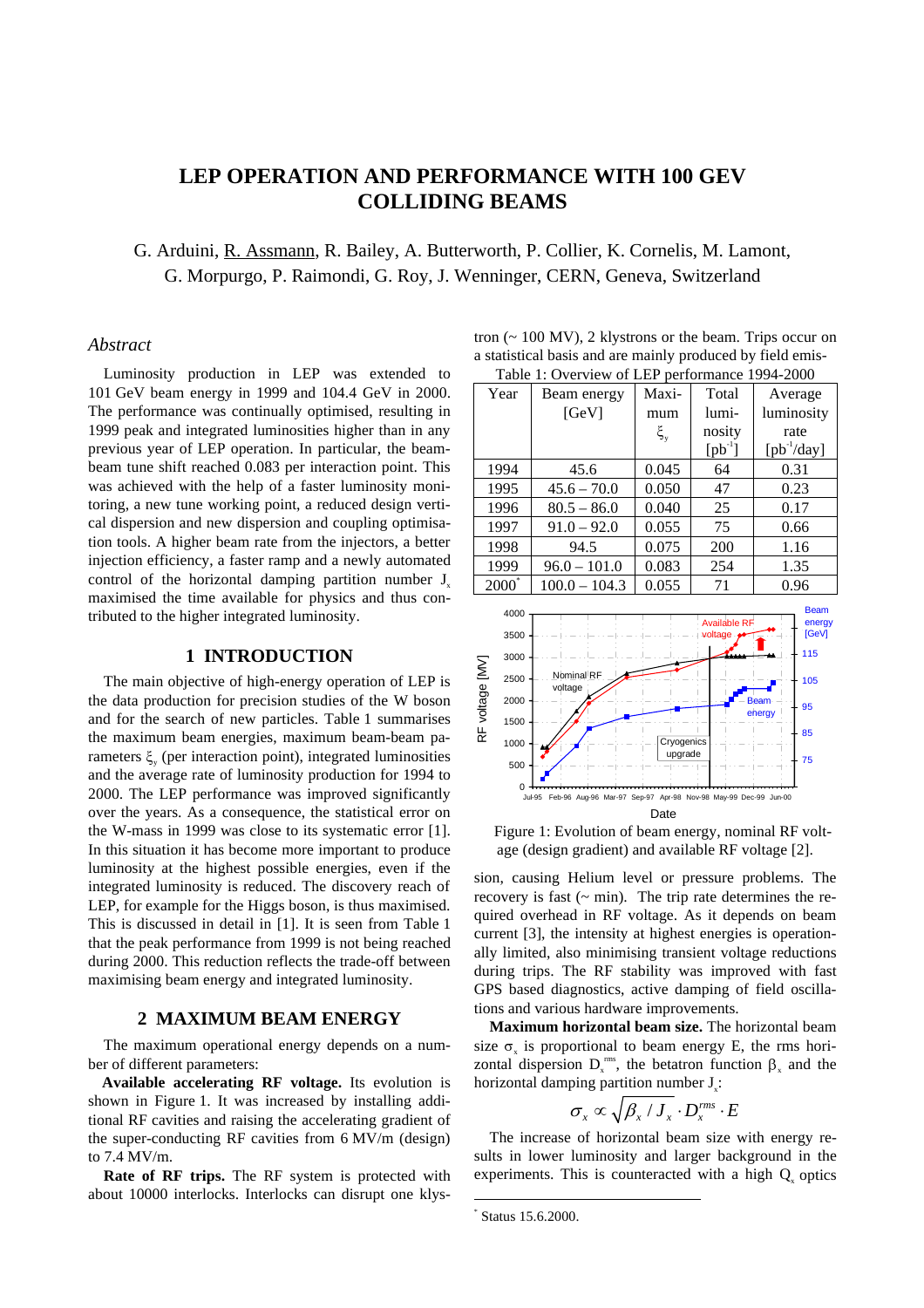[3] and an operational increase of  $J<sub>x</sub>$  through an increase of the RF frequency. However, the increased  $J<sub>x</sub>$  reduces both beam energy (longer orbit) and RF voltage overhead (larger energy spread). For maximum beam energy it is desirable to run with the largest  $\sigma_{\nu}$  (lowest J<sub>v</sub>) possible.

**Average bending radius.** The energy loss per turn is a function of beam energy  $E$  and average bending radius  $\rho$ . The average bending radius can be changed operationally by using additional bending contributions from quadrupoles and horizontal dipole correctors [4].

|                                           |                                                                  | <b>Contribution</b>  |       |       |               |                      | <b>Energy gain</b>                            |       |
|-------------------------------------------|------------------------------------------------------------------|----------------------|-------|-------|---------------|----------------------|-----------------------------------------------|-------|
|                                           | <b>Additional RF cavities</b>                                    |                      |       |       |               |                      | $0.14 \text{ GeV}$                            |       |
|                                           |                                                                  | Higher RF gradient   |       |       |               |                      | $0.96$ GeV                                    |       |
|                                           |                                                                  | Less RF margin       |       |       |               |                      | $1.60 \text{ GeV}$                            |       |
|                                           |                                                                  | Reduced RF frequency |       |       |               |                      | $0.70$ GeV                                    |       |
|                                           | Increased bending radius                                         |                      |       |       |               |                      | $0.17$ GeV                                    |       |
|                                           | <b>Total</b>                                                     |                      |       |       |               |                      | 3.53 GeV                                      |       |
| Integrated luminosity [pb <sup>-1</sup> ] | 40<br>35<br>30<br>25<br>20<br>15<br>10<br>5<br>$\Omega$<br>08/04 | 102.0 GeV<br>22/04   | 06/05 | 20/05 | 03/06<br>Date | > 103.6 GeV<br>17/06 | 102.0 - 102.8 GeV<br>102.8-103.6 GeV<br>01/07 | 15/07 |
|                                           |                                                                  |                      |       |       |               |                      |                                               |       |

Table 2: Contributions to the energy increase in 2000.

Figure 2: Luminosity production in 2000. The three ranges correspond to 2, 1 and 0 klystrons overhead (right hand numbers, from top to bottom).

The LEP energy has been maximised in 2000 by optimising all of the above contributions. Due to the large cost of the RF voltage overhead (200 MV correspond to ~1.6 GeV) a special ramping strategy was implemented. A physics fill is started at a lower energy (2 klystrons margin), then ramped in collision to a medium energy (1 klystron margin) and ended with maximum energy (no margin). The energy gain from 1999 (101 GeV) to 2000 (104.4 GeV) is analysed in Table 2. Luminosity production is illustrated in Figure 2.

### **3 LUMINOSITY PERFORMANCE**

Luminosity production was best in 1999, as can be seen from Table 1. Figure 3 shows the peak luminosity for physics fills in 1998 and 1999. Best performance was achieved at 98 GeV. The peak luminosities were reduced when the beam energy was raised to 100 GeV and 101 GeV. The decrease of luminosity continued with the higher beam energies in 2000. The reduction is mainly due to lower beam currents, shorter fills and larger horizontal beam sizes (see discussion of beam energy).



Figure 3: Peak luminosity in all physics fills in 1998 and 1999. The line indicates the beam energy.



Figure 4: Simulated relationship between vertical rms dispersion and vertical emittance. The grey bands indicate 1998 and 1999 values of measured dispersion.

#### *3.1 Peak performance*

Best performances were obtained at 98 GeV with peak luminosities of  $10^{32}$  cm<sup>-2</sup> s<sup>-1</sup> and a vertical beam-beam parameter of 0.083 per interaction point. We discuss the contributions:

**A large overhead in RF voltage** made it possible to push the beam currents to the maximum (6.4 mA), to reduce the horizontal beam size aggressively  $(J=1.7)$ , and to keep the fill length optimal.

**A deterministic orbit and dispersion correction** was implemented for LEP (Dispersion-free Steering DFS). The method is described in [5]. In combination with an optics improvement for the vertical separation bumps, it allowed the fast and deterministic reduction of the vertical rms. dispersion  $D_y^{\text{rms}}$ . At high energy the vertical emittance is mainly produced by  $D_y^{ms}$ , because the vertical emittance is not beam-beam limited and the effect of a given  $D_y^{\text{rms}}$  on the emittance scales with  $E^2$ . Also the coupling from the experimental solenoids scales with 1/E. Figure 4 shows the simulated dependence of vertical emittance on  $D_y^{\text{rms}}$ . Typical measured values are indicated by the grey bands, showing that  $D_y^{rms}$  was reduced from  $\sim$ 3.5 cm in 1998 to  $\sim$ 1.5 cm in 1999. The evolution of the vertical emittance in 1998 and 1999 is shown in Figure 5 for bunch currents of 500-550  $\mu$ A. As expected it was significantly improved due to the reduction in dispersion.